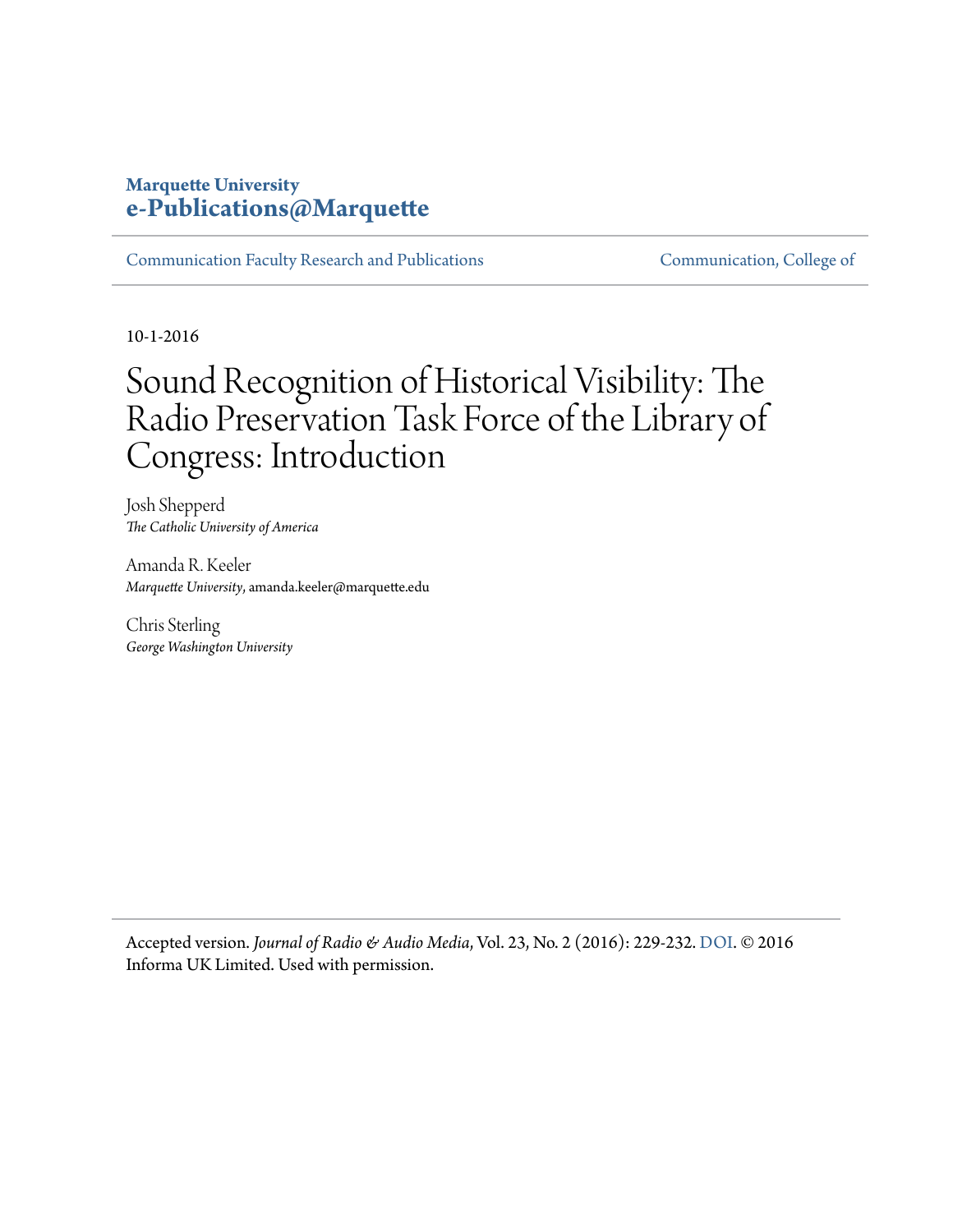## SYMPOSIUM: SOUND RECOGNITION OF HISTORICAL VISIBILITY: THE RADIO PRESERVATION TASK FORCE OF THE LIBRARY OF CONGRESS

"Sound Recognition of Historical Visibility: The Radio Preservation Task Force of the Library of Congress: Introduction"

Authors: Josh Shepperd, Amanda Keeler, and Chris Sterling

This issue of Journal of Radio & Audio Media serves as a gesture toward increasing attention to many untold cultural sound histories. The "question" of radio preservation, we're just coming to realize, closely equates to our responsibility to identify gaps within our historical record, as those gaps are delineated along race, class, orientation, and gendered lines. Sound preservation turns out to be one strategy for how to reconcile failures of recognition. It's widely accepted that a historian must not project a different meaning upon historical materials than its author intended. Yet at the same time historians might now play the role of advocates, by increasing representation through digital preservation. Sound history is one of the last frontiers to build paths of visibility among scattered records. The Radio Preservation Task Force (RPTF) of the National Recording Preservation Board of the Library of Congress represents one such project. National in scope but local in focus, the RPTF is currently in the process of constructing several interconnected initiatives that will culminate in a detailed mapping of the cultural history of radio, so as to reveal previously hidden experiences, events, and perspectives.

It's now accepted by many historians that metadata is an effective way to inform conceptualization of content. The contemporary avalanche of new digital sources has influenced historians that availability of sources and social visibility are related questions. If critical historians plan to contest how "official knowledge" is structured, to some degree this now must include to what extent historians them- selves are willing to attempt to reconcile and address a lack of categorized resources. Without exploring the Derridian implications of the following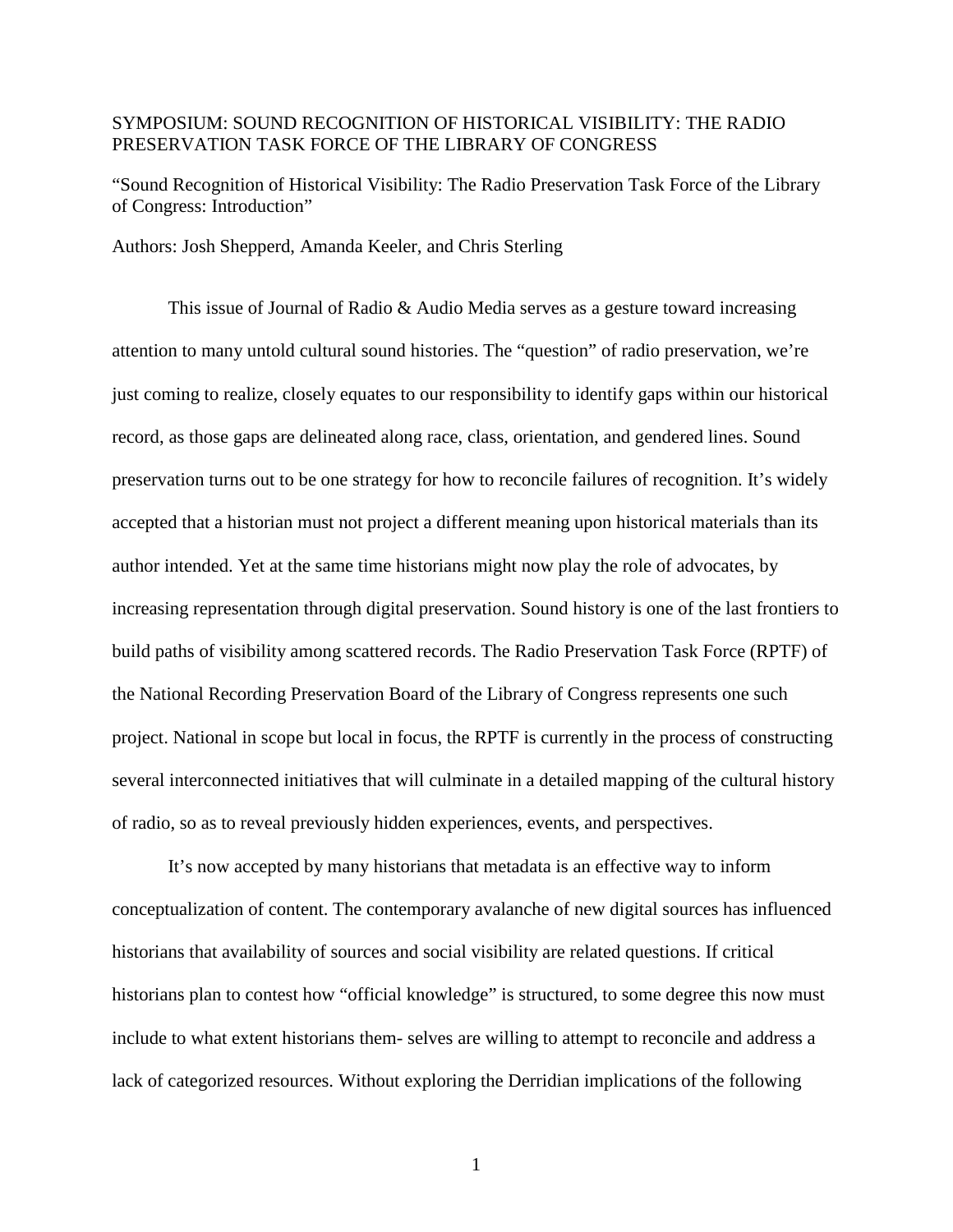observation, for some reason sound history has always taken a back seat to the written word. Historians have done a poor job at advocating to maintain, process, and make available interviews, oral histories, public forums, and live broadcasts.

The historiographical limitations of the paper-source paradigm become more conspicuous when considering just how many primary source records historical players themselves have produced. We're finding that what we consider to be a viable primary source is closely related to who has been perceived as deserving of posterity. Many archives lack historical traces from both specific alterity groups and nontheatrical sound. These omissions are related, and an unexpected outcome of digital innovation has been that scholars have been revisiting historiographical questions related to content accessibility and inclusion in historical memory.

Interest has rapidly expanded in finding, digitizing, and making available otherwise untold histories. In February 2016 the Task Force commenced the first digital humanities media history conference on Capitol Hill, which included participation from over 120 academic, federal, museum, and practitioner groups. The event received an unusual amount of press coverage for a media history event. One resounding issue that the press repeatedly fixated on was the sheer amount of labor required to do radio preservation, including the complex political economy that it takes to conduct preservation, copyright law, institutional time, and funding. Part of the process includes raising awareness about what might be found on radio recordings.

Radio has been an important object of entertainment, and it's true that radio is one precursory institutional model for television. But radio is also a precedent for social media, since it's often been used as a communications technology with different goals than entertainment from community building through Low Power FM, to nontheatrical broadcasts and advertising, to drive time and call-in shows. The Radio Preservation Task Force considers these sound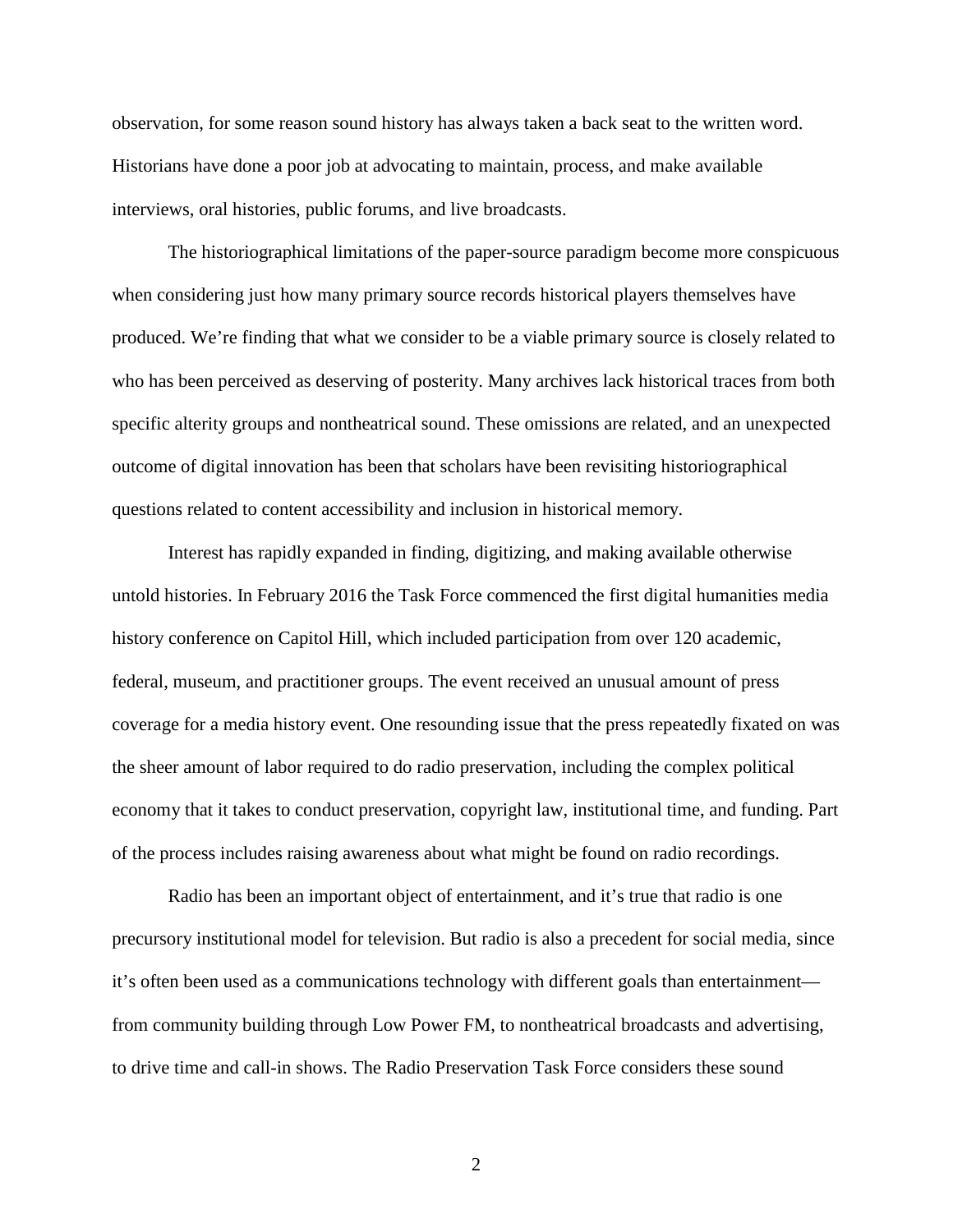recordings to be important primary sources representative of local histories.

The goals of the emergent work of radio preservation closely connect to our expanding concept of who has counted as a historical player. Sound has been one medium by which historical agents have attempted to witness, discuss, and save the various events and beliefs. With the introduction of digital humanities methods, historians have been provided with a twofold opportunity: 1) to contextualize and quantitatively triangulate new historical trails as materials are made available, and 2) to find and introduce new primary sources into public record, especially in cases where paper trails fall short.

The following articles cover new historical research, preservation methods, and explorations of underrepresented texts and social histories, in which radio has served as a cultural medium. These pieces explore ways that radio might become a source for the adjudicating eye of historians, as a medium that contributes to official knowledge. Historians are expert detectives; a regular part of the work includes delineating the relationship between a sense of what happened to the many tangible informational paths in which an event might be studied. This has always included some degree of discovery and revelation of new information. In the case of digital history, every historian now has the ability to make materials available and searchable to other historians with relative immediacy, thanks to recent metadata innovations in Library Science.

A positive outcome of digital archival work has been the increased collegiality and materials networking between historians and archivists. In some cases we've seen the longoverdue emergence of archivist prominence, for their ability to maintain and execute the logistical underpinnings demanded of well-researched scholarly historical writing. In the case of this special issue, members of the Task Force focus on the ways that digital information has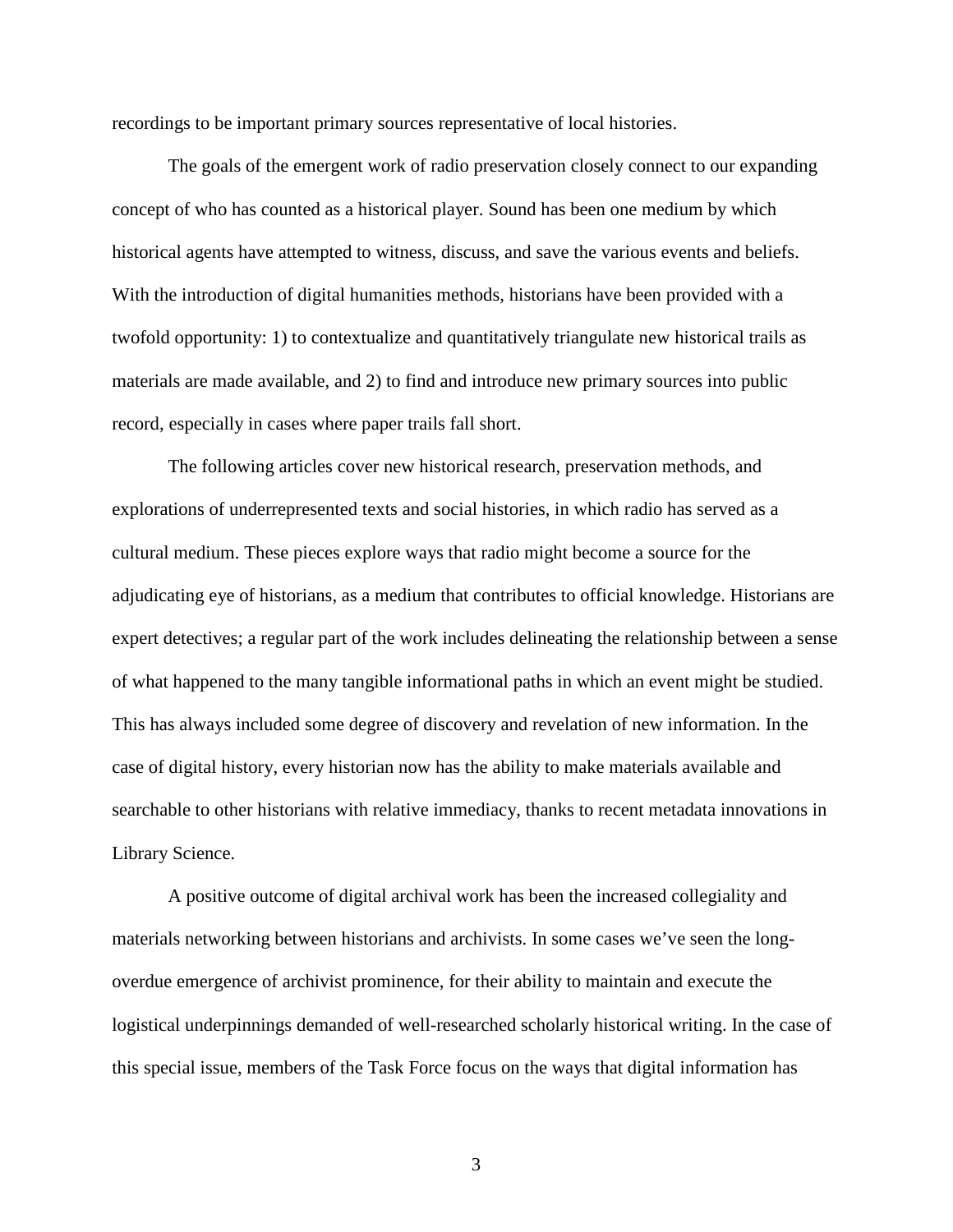influenced contemporary historiographic approaches and assumptions. Each author works from the perspective that preservation of media history is bound to historical visibility.

This issue of the *Journal of Radio & Audio Media* is organized into three sections. The following pieces cover new historical research, preservation methods, and explorations of underrepresented texts and social histories, in which radio has served as a cultural medium.

The first three articles function as traditional historical work that utilizes archival materials. First, John Nathan Anderson's article, "Illicit Transmissions: Engaging with the Study and Preservation of Pirate Radio" explores pirate radio enthusiasts' counter interpretation of "public airwaves" and broadcasting in "the public interest." Anderson reminds scholars of the vast work that remains within this under- studied but thriving area of radio broadcasting.

In the second piece, "'Salúd, Amigos': Negotiating Border History in Rural and Farm Radio of the Rio Grande Valley," Rodolfo Fernández and Deborah L. Jaramillo analyze two scripts from Bradford Smith's papers, locating their contradictory messages and competing narratives about the Rio Grande Valley and the region's Mexican roots in the mid-twentieth century. The article brings new attention to a long neglected arena of radio studies—border radio. Further, Fernández and Jaramillo's article reminds scholars that even minimally cataloged archives can prove useful for historical work. Finally, Sonja D. Williams excerpts a chapter from her book *Destination Freedom: A Historic Radio Series About Black Life*. In her contribution, she details Richard Durham's radio series *Destination Freedom* (1948–52), and the political struggles Durham navigated to bring his radio program to life.

The next two articles examine the call for educational radio and the programs that these calls produced in the 1920 and 1930s. First, in "Defining a Medium: The Educational Aspirations for Early Radio," Amanda Keeler examines the promotion of radio as an educational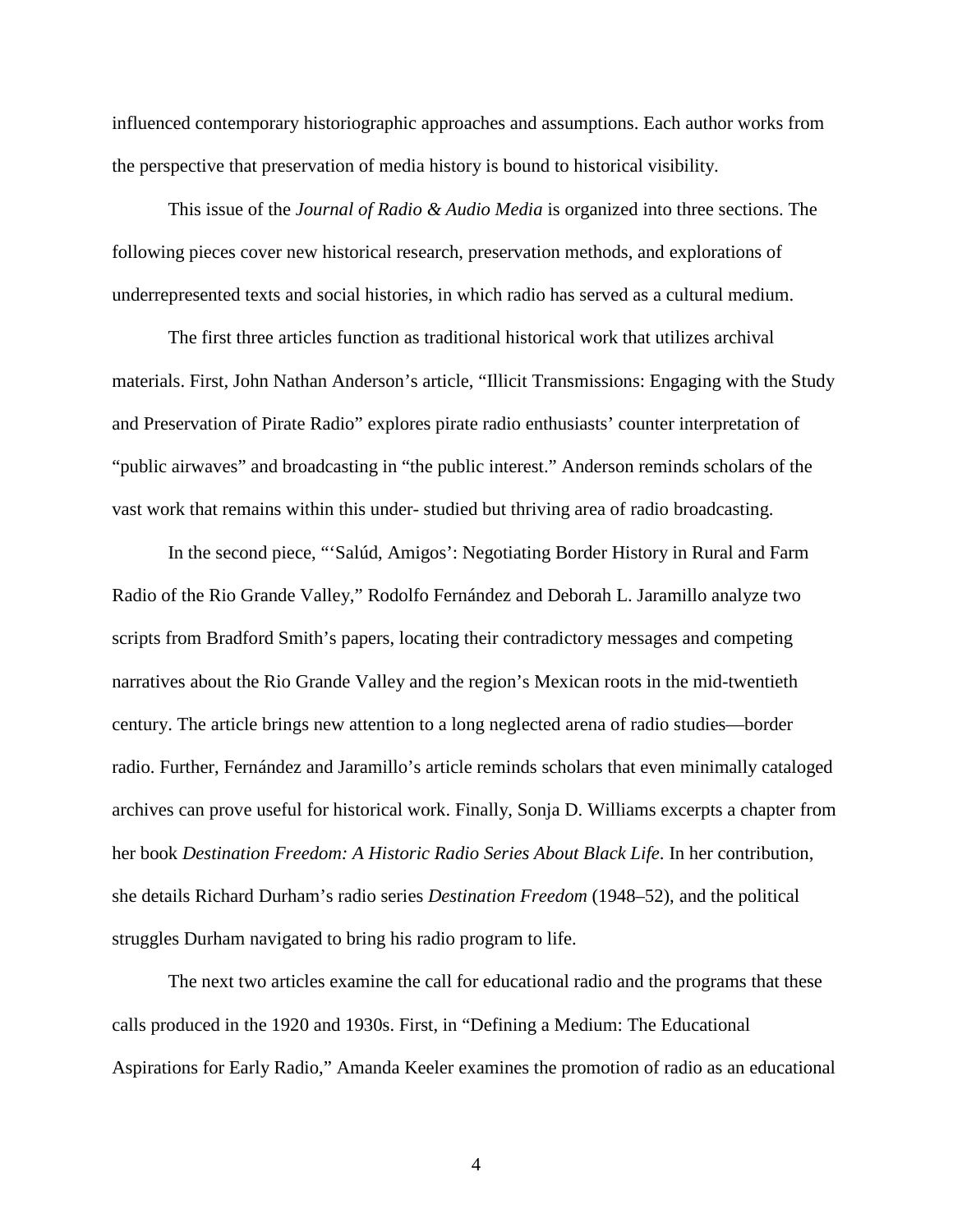technology across the 1920s. Using discourse analysis of articles found in trade journals, magazines, and newspapers, she explores the varying degrees of enthusiasm both for and against education by radio during this formative decade. In "Educational Radio, Listening Instruction, and the NBC *Music Appreciation Hour*," Brian Gregory examines one successful program that arose out of the call for educational radio: Walter Damrosch's music appreciation programs. As Gregory demonstrates, Damrosch saw radio as an ideal method to teach listening to students, but his methods ran counter to contemporary ideas about education versus entertainment radio.

Two pieces in this issue show how scholarly work can both introduce new research into the field while also commenting on the difficulties of radio history and archival work. Jason Loviglio's article, "Reading *Judy and Jane* in the Archive" utilizes the extant scripts and recordings of this radio program to highlight the different analytical outcomes possible between reading radio scripts and hearing recordings. Similarly, in "The C.B.S. Problem in American Radio Historiography," Michael J. Socolow delineates the scholarly gap on the formation of CBS and its subsequent business dealings. Socolow traces the decisions over the years that may have led to the company's decision not to archive its papers.

In addition to the traditional historical pieces, this issue features several short "think" pieces that interrogate terminology, methods, and scholarly gaps. In Michael Austin's piece, "Experiencing Radio at the Interface: Preserving the Past and Designing the Future of Radio" he examines the interdisciplinary uses of the term "interface" as it relates to the materiality of radio objects, intuitive learning technologies, and "the Internet of Things." Laura Schnitker outlines the complications with the term "college radio" and the largely unexplored history of U.S. college radio stations in "Archives, Advocacy, and Crowd- Sourcing: Towards a More Complete Historiography of College Radio." In the next article "Tripping Down the (Media) Rabbit Hole: